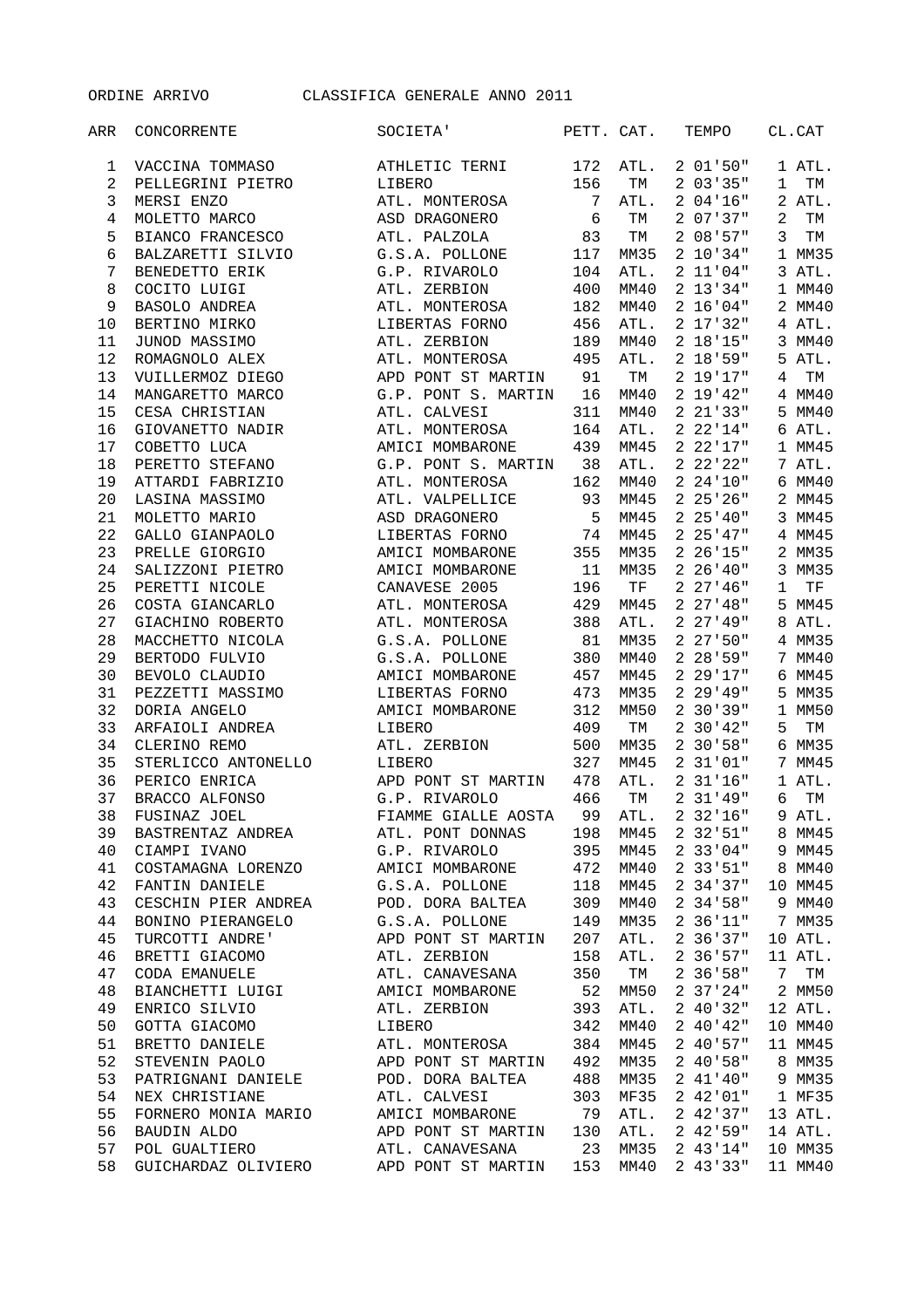| 59<br>494<br>LIBERO<br>MAZZUCOTELLI ALBERTO<br>MM40<br>60<br>VAIROS LINO<br>APD PONT ST MARTIN<br>119<br>TM<br>22<br>61<br>VAIRETTO CRISTIAN<br>ATL. TEAM 2000<br>MM35<br>62<br>97<br>PICCHIOTTINO FRANCO<br>ST. ORSO<br>TМ<br>63<br>406<br>PERETTI JACOPO<br>TМ<br>LIBERO<br>64<br>DOMATTI ANDREA<br>428<br>APD PONT ST MARTIN<br>ТM<br>65<br>CRAVELLO BARBARA<br>G.S.A. POLLONE<br>151<br><b>MF35</b><br>66<br>ANSELMO NATALE<br>27<br>MM40<br>AMICI MOMBARONE<br>67<br>359<br>CODA DAVIDE<br>LIBERO<br>TM<br>68<br>RIBOTTA MAURO<br>GASM TORRE PELLICE<br>498<br>MM40<br>69<br>AMBROSINI DAVIDE<br>A.S. GAGLIANICO<br>496<br>ATL.<br>70<br>SANNA DANIELE<br>AMICI MOMBARONE<br>13<br>MM55<br>71<br>413<br>MANGIARDI MANUEL<br>ATL. MONTEROSA<br>TM<br>72<br>ST. ORSO<br>374<br>HERIN ROMANO<br>MM45<br>73<br>301<br>SERRA GIUSEPPE<br>POD. DORA BALTEA<br>MM50<br>74<br>DE ROBERTIS GIULIO<br>ASG TEAM CUORE SPORT 135<br>MM45<br>75<br>COMANDINI PAOLO<br>POD. TRANESE<br>146<br>MM40<br>76<br>PUTTO GNERRO ALESSANDRO<br>G.P. RIVAROLO<br>332<br>MM40<br>77<br>RUSINA' GIORGIO<br>U.S. CAFASSE<br>319<br>MM50<br>78<br>VALETUDO SKYRUNNING 72<br>PAVAN MARINA<br><b>MF50</b><br>79<br>GILLIO ALESSANDRO<br>AMICI MOMBARONE<br>446<br>TM<br>80<br>BRUNA MARCELLO<br>LIBERTAS FORNO<br>403<br>MM50<br>81<br>178<br>GARBATI ROBERTO<br>ATL. SUSA<br>MM60 | 243'40''<br>244'06''<br>244'25"<br>245'01"<br>245'32"<br>245'37"<br>245'47"<br>245'54"<br>246'10"<br>247'02" | 12 MM40<br>8<br>TM<br>11 MM35<br>9<br>TM<br>10<br>TM<br>11<br>TM<br>2 MF35<br>13 MM40<br>12<br>TM |
|------------------------------------------------------------------------------------------------------------------------------------------------------------------------------------------------------------------------------------------------------------------------------------------------------------------------------------------------------------------------------------------------------------------------------------------------------------------------------------------------------------------------------------------------------------------------------------------------------------------------------------------------------------------------------------------------------------------------------------------------------------------------------------------------------------------------------------------------------------------------------------------------------------------------------------------------------------------------------------------------------------------------------------------------------------------------------------------------------------------------------------------------------------------------------------------------------------------------------------------------------------------------------------------------------------------------------------------------------------|--------------------------------------------------------------------------------------------------------------|---------------------------------------------------------------------------------------------------|
|                                                                                                                                                                                                                                                                                                                                                                                                                                                                                                                                                                                                                                                                                                                                                                                                                                                                                                                                                                                                                                                                                                                                                                                                                                                                                                                                                            |                                                                                                              |                                                                                                   |
|                                                                                                                                                                                                                                                                                                                                                                                                                                                                                                                                                                                                                                                                                                                                                                                                                                                                                                                                                                                                                                                                                                                                                                                                                                                                                                                                                            |                                                                                                              |                                                                                                   |
|                                                                                                                                                                                                                                                                                                                                                                                                                                                                                                                                                                                                                                                                                                                                                                                                                                                                                                                                                                                                                                                                                                                                                                                                                                                                                                                                                            |                                                                                                              |                                                                                                   |
|                                                                                                                                                                                                                                                                                                                                                                                                                                                                                                                                                                                                                                                                                                                                                                                                                                                                                                                                                                                                                                                                                                                                                                                                                                                                                                                                                            |                                                                                                              |                                                                                                   |
|                                                                                                                                                                                                                                                                                                                                                                                                                                                                                                                                                                                                                                                                                                                                                                                                                                                                                                                                                                                                                                                                                                                                                                                                                                                                                                                                                            |                                                                                                              |                                                                                                   |
|                                                                                                                                                                                                                                                                                                                                                                                                                                                                                                                                                                                                                                                                                                                                                                                                                                                                                                                                                                                                                                                                                                                                                                                                                                                                                                                                                            |                                                                                                              |                                                                                                   |
|                                                                                                                                                                                                                                                                                                                                                                                                                                                                                                                                                                                                                                                                                                                                                                                                                                                                                                                                                                                                                                                                                                                                                                                                                                                                                                                                                            |                                                                                                              |                                                                                                   |
|                                                                                                                                                                                                                                                                                                                                                                                                                                                                                                                                                                                                                                                                                                                                                                                                                                                                                                                                                                                                                                                                                                                                                                                                                                                                                                                                                            |                                                                                                              |                                                                                                   |
|                                                                                                                                                                                                                                                                                                                                                                                                                                                                                                                                                                                                                                                                                                                                                                                                                                                                                                                                                                                                                                                                                                                                                                                                                                                                                                                                                            |                                                                                                              |                                                                                                   |
|                                                                                                                                                                                                                                                                                                                                                                                                                                                                                                                                                                                                                                                                                                                                                                                                                                                                                                                                                                                                                                                                                                                                                                                                                                                                                                                                                            |                                                                                                              | 14 MM40                                                                                           |
|                                                                                                                                                                                                                                                                                                                                                                                                                                                                                                                                                                                                                                                                                                                                                                                                                                                                                                                                                                                                                                                                                                                                                                                                                                                                                                                                                            | 247'10''                                                                                                     | 15 ATL.                                                                                           |
|                                                                                                                                                                                                                                                                                                                                                                                                                                                                                                                                                                                                                                                                                                                                                                                                                                                                                                                                                                                                                                                                                                                                                                                                                                                                                                                                                            | 247'26''                                                                                                     | 1 MM55                                                                                            |
|                                                                                                                                                                                                                                                                                                                                                                                                                                                                                                                                                                                                                                                                                                                                                                                                                                                                                                                                                                                                                                                                                                                                                                                                                                                                                                                                                            | 248'05"                                                                                                      | 13<br>TM                                                                                          |
|                                                                                                                                                                                                                                                                                                                                                                                                                                                                                                                                                                                                                                                                                                                                                                                                                                                                                                                                                                                                                                                                                                                                                                                                                                                                                                                                                            | 248'10''                                                                                                     | 12 MM45                                                                                           |
|                                                                                                                                                                                                                                                                                                                                                                                                                                                                                                                                                                                                                                                                                                                                                                                                                                                                                                                                                                                                                                                                                                                                                                                                                                                                                                                                                            | 248'38"                                                                                                      | 3 MM50                                                                                            |
|                                                                                                                                                                                                                                                                                                                                                                                                                                                                                                                                                                                                                                                                                                                                                                                                                                                                                                                                                                                                                                                                                                                                                                                                                                                                                                                                                            | 248'40''                                                                                                     | 13 MM45                                                                                           |
|                                                                                                                                                                                                                                                                                                                                                                                                                                                                                                                                                                                                                                                                                                                                                                                                                                                                                                                                                                                                                                                                                                                                                                                                                                                                                                                                                            | 248'46''                                                                                                     | 15 MM40                                                                                           |
|                                                                                                                                                                                                                                                                                                                                                                                                                                                                                                                                                                                                                                                                                                                                                                                                                                                                                                                                                                                                                                                                                                                                                                                                                                                                                                                                                            | 248'53"                                                                                                      | 16 MM40                                                                                           |
|                                                                                                                                                                                                                                                                                                                                                                                                                                                                                                                                                                                                                                                                                                                                                                                                                                                                                                                                                                                                                                                                                                                                                                                                                                                                                                                                                            | 249'19"                                                                                                      | 4 MM50                                                                                            |
|                                                                                                                                                                                                                                                                                                                                                                                                                                                                                                                                                                                                                                                                                                                                                                                                                                                                                                                                                                                                                                                                                                                                                                                                                                                                                                                                                            | $249.55$ "                                                                                                   | 1 MF50                                                                                            |
|                                                                                                                                                                                                                                                                                                                                                                                                                                                                                                                                                                                                                                                                                                                                                                                                                                                                                                                                                                                                                                                                                                                                                                                                                                                                                                                                                            | $249.56$ "                                                                                                   | 14<br>TM                                                                                          |
|                                                                                                                                                                                                                                                                                                                                                                                                                                                                                                                                                                                                                                                                                                                                                                                                                                                                                                                                                                                                                                                                                                                                                                                                                                                                                                                                                            | $249.57$ "                                                                                                   | 5 MM50                                                                                            |
|                                                                                                                                                                                                                                                                                                                                                                                                                                                                                                                                                                                                                                                                                                                                                                                                                                                                                                                                                                                                                                                                                                                                                                                                                                                                                                                                                            | 250'28"                                                                                                      | 1 MM60                                                                                            |
| 82<br>389<br>LINGUA FABRIZIO<br>ATL. CALVESI<br>MM40                                                                                                                                                                                                                                                                                                                                                                                                                                                                                                                                                                                                                                                                                                                                                                                                                                                                                                                                                                                                                                                                                                                                                                                                                                                                                                       | 250'42"                                                                                                      | 17 MM40                                                                                           |
| 83<br>KLIBA BORIS<br>AMICI MOMBARONE<br>336<br>MM35                                                                                                                                                                                                                                                                                                                                                                                                                                                                                                                                                                                                                                                                                                                                                                                                                                                                                                                                                                                                                                                                                                                                                                                                                                                                                                        | 2 50'47"                                                                                                     | 12 MM35                                                                                           |
| 84<br>COCITO CARLO<br>100<br>LIBERO<br>MM35                                                                                                                                                                                                                                                                                                                                                                                                                                                                                                                                                                                                                                                                                                                                                                                                                                                                                                                                                                                                                                                                                                                                                                                                                                                                                                                | 250'58"                                                                                                      | 13 MM35                                                                                           |
| 85<br>397<br>VOLLARO MAURO<br>MM35<br>LIBERO                                                                                                                                                                                                                                                                                                                                                                                                                                                                                                                                                                                                                                                                                                                                                                                                                                                                                                                                                                                                                                                                                                                                                                                                                                                                                                               | 2 51'11"                                                                                                     | 14 MM35                                                                                           |
| 86<br>CASATI LUCA<br>AMICI MOMBARONE<br>361<br>MM40                                                                                                                                                                                                                                                                                                                                                                                                                                                                                                                                                                                                                                                                                                                                                                                                                                                                                                                                                                                                                                                                                                                                                                                                                                                                                                        | 2 51'29"                                                                                                     | 18 MM40                                                                                           |
| 87<br>337<br>ARTUSO BRUNO<br>TM<br>LIBERO                                                                                                                                                                                                                                                                                                                                                                                                                                                                                                                                                                                                                                                                                                                                                                                                                                                                                                                                                                                                                                                                                                                                                                                                                                                                                                                  | 2 51'55"                                                                                                     | 15<br>TM                                                                                          |
| 88<br>FACCHETTI SIMONE<br>APD PONT ST MARTIN<br>123<br>MM40                                                                                                                                                                                                                                                                                                                                                                                                                                                                                                                                                                                                                                                                                                                                                                                                                                                                                                                                                                                                                                                                                                                                                                                                                                                                                                | 252'00"                                                                                                      | 19 MM40                                                                                           |
| 89<br>SALIZZONI MAURO<br>AMICI MOMBARONE<br>10<br>MM60                                                                                                                                                                                                                                                                                                                                                                                                                                                                                                                                                                                                                                                                                                                                                                                                                                                                                                                                                                                                                                                                                                                                                                                                                                                                                                     | 2 52'01"                                                                                                     | 2 MM60                                                                                            |
| 90<br>MEZZANO MARINO<br>LIBERTAS FORNO<br>103<br>MM40                                                                                                                                                                                                                                                                                                                                                                                                                                                                                                                                                                                                                                                                                                                                                                                                                                                                                                                                                                                                                                                                                                                                                                                                                                                                                                      | 2 52'02"                                                                                                     | 20 MM40                                                                                           |
| 91<br>84<br>BONNETTE JEAN MARC<br>LIBERO<br>MM40                                                                                                                                                                                                                                                                                                                                                                                                                                                                                                                                                                                                                                                                                                                                                                                                                                                                                                                                                                                                                                                                                                                                                                                                                                                                                                           | 2 52'27''                                                                                                    | 21 MM40                                                                                           |
| 92<br>APD PONT ST MARTIN<br>68<br>GARDA GENNY<br>TF                                                                                                                                                                                                                                                                                                                                                                                                                                                                                                                                                                                                                                                                                                                                                                                                                                                                                                                                                                                                                                                                                                                                                                                                                                                                                                        | 252'29"                                                                                                      | $\overline{2}$<br>ТF                                                                              |
| 93<br>SCIESSERE NADIR<br>LIBERO<br>321<br>TМ                                                                                                                                                                                                                                                                                                                                                                                                                                                                                                                                                                                                                                                                                                                                                                                                                                                                                                                                                                                                                                                                                                                                                                                                                                                                                                               | $2\;\;52'$ 43"                                                                                               | 16<br>TM                                                                                          |
| 386<br>94<br>GJIVOVICH MAURIZIO<br>CANAVESE 2005<br>MM35                                                                                                                                                                                                                                                                                                                                                                                                                                                                                                                                                                                                                                                                                                                                                                                                                                                                                                                                                                                                                                                                                                                                                                                                                                                                                                   | 2 52' 44"                                                                                                    | 15 MM35                                                                                           |
| 95<br>VALCAUDA IVAN<br>G.S.A. POLLONE<br>483<br>TM                                                                                                                                                                                                                                                                                                                                                                                                                                                                                                                                                                                                                                                                                                                                                                                                                                                                                                                                                                                                                                                                                                                                                                                                                                                                                                         | $2\;\;52'$ 45"                                                                                               | 17<br>TM                                                                                          |
| 96<br>POLLIOTTI LUCA<br>CEDAS LANCIA VERRONE 345<br>TМ                                                                                                                                                                                                                                                                                                                                                                                                                                                                                                                                                                                                                                                                                                                                                                                                                                                                                                                                                                                                                                                                                                                                                                                                                                                                                                     | 252'53"                                                                                                      | 18<br>TМ                                                                                          |
| COLOMBO CORRADO<br>97<br>ATL. PALZOLA<br>160<br>MM45                                                                                                                                                                                                                                                                                                                                                                                                                                                                                                                                                                                                                                                                                                                                                                                                                                                                                                                                                                                                                                                                                                                                                                                                                                                                                                       | 252'54"                                                                                                      | 14 MM45                                                                                           |
| 98<br>62<br>GIANOTTI MATTEO<br>CANAVESE 2005<br>TM                                                                                                                                                                                                                                                                                                                                                                                                                                                                                                                                                                                                                                                                                                                                                                                                                                                                                                                                                                                                                                                                                                                                                                                                                                                                                                         | 252'55"                                                                                                      | 19<br>TM                                                                                          |
| 99<br>46<br>GHISAFI FABIO<br>AMICI MOMBARONE<br>MM40                                                                                                                                                                                                                                                                                                                                                                                                                                                                                                                                                                                                                                                                                                                                                                                                                                                                                                                                                                                                                                                                                                                                                                                                                                                                                                       | 2 53'04"                                                                                                     | 22 MM40                                                                                           |
| DALLERA GIOVANNI<br>100<br>157<br>TМ<br>LIBERO                                                                                                                                                                                                                                                                                                                                                                                                                                                                                                                                                                                                                                                                                                                                                                                                                                                                                                                                                                                                                                                                                                                                                                                                                                                                                                             | 253'06"                                                                                                      | 20<br>TM                                                                                          |
| 101<br>454<br>LEBOLE ANTONIO<br>MM45<br>A.S. GAGLIANICO                                                                                                                                                                                                                                                                                                                                                                                                                                                                                                                                                                                                                                                                                                                                                                                                                                                                                                                                                                                                                                                                                                                                                                                                                                                                                                    | 2 53'17"                                                                                                     | 15 MM45                                                                                           |
| 102<br>DA SAVOIA GIOVANNI ASD ECOSPORT<br>314<br>MM40                                                                                                                                                                                                                                                                                                                                                                                                                                                                                                                                                                                                                                                                                                                                                                                                                                                                                                                                                                                                                                                                                                                                                                                                                                                                                                      | 2 53'18"                                                                                                     | 23 MM40                                                                                           |
| 103<br>GUIDOLIN SILVANO<br>ATL. CANAVESANA<br>442<br>MM50                                                                                                                                                                                                                                                                                                                                                                                                                                                                                                                                                                                                                                                                                                                                                                                                                                                                                                                                                                                                                                                                                                                                                                                                                                                                                                  | 2 53'19''                                                                                                    | 6 MM50                                                                                            |
| 104<br>ATL. TEAM 2000<br>383<br>VIGE FABRIZIO<br>MM40                                                                                                                                                                                                                                                                                                                                                                                                                                                                                                                                                                                                                                                                                                                                                                                                                                                                                                                                                                                                                                                                                                                                                                                                                                                                                                      | $2\;\;53'$ $22"$                                                                                             | 24 MM40                                                                                           |
| 105<br>ATL. CANAVESANA<br>357<br>MM50<br>TOMLIN BRIAN                                                                                                                                                                                                                                                                                                                                                                                                                                                                                                                                                                                                                                                                                                                                                                                                                                                                                                                                                                                                                                                                                                                                                                                                                                                                                                      | 253'23"                                                                                                      | 7 MM50                                                                                            |
| 106<br>G.S.A. POLLONE<br>127<br>GIACHETTI ALESSANDRO<br>TM                                                                                                                                                                                                                                                                                                                                                                                                                                                                                                                                                                                                                                                                                                                                                                                                                                                                                                                                                                                                                                                                                                                                                                                                                                                                                                 | $2\;\;53$ ' $24$ "                                                                                           | 21<br>TM                                                                                          |
| 107<br><b>MM35</b><br>GANIO SIMONE<br>AMICI MOMBARONE<br>331                                                                                                                                                                                                                                                                                                                                                                                                                                                                                                                                                                                                                                                                                                                                                                                                                                                                                                                                                                                                                                                                                                                                                                                                                                                                                               | 253'30"                                                                                                      | 16 MM35                                                                                           |
| 108<br>ZANUTTINI RICCARDO<br>POD. DORA BALTEA<br>325<br>MM40                                                                                                                                                                                                                                                                                                                                                                                                                                                                                                                                                                                                                                                                                                                                                                                                                                                                                                                                                                                                                                                                                                                                                                                                                                                                                               | 2 53'31"                                                                                                     | 25 MM40                                                                                           |
| 109<br>POD. DORA BALTEA<br>57<br>MF50<br>KUSZELL YVONNE                                                                                                                                                                                                                                                                                                                                                                                                                                                                                                                                                                                                                                                                                                                                                                                                                                                                                                                                                                                                                                                                                                                                                                                                                                                                                                    | $2\;\;53'36"$                                                                                                | 2 MF50                                                                                            |
| 110<br>POD. VALCHIUSELLA<br>176<br>YOUNG THOMAS<br>ATL.                                                                                                                                                                                                                                                                                                                                                                                                                                                                                                                                                                                                                                                                                                                                                                                                                                                                                                                                                                                                                                                                                                                                                                                                                                                                                                    | $2\;\;53'$ 42"                                                                                               | 16 ATL.                                                                                           |
| 111<br>ATL. TEAM BRIANZA<br>459<br>TM<br>BRAMBILLA DAVIDE                                                                                                                                                                                                                                                                                                                                                                                                                                                                                                                                                                                                                                                                                                                                                                                                                                                                                                                                                                                                                                                                                                                                                                                                                                                                                                  | 253'49"                                                                                                      | 22<br>TM                                                                                          |
| 112<br>56<br>MM40<br>CECCHIN MARIO<br>AMICI MOMBARONE                                                                                                                                                                                                                                                                                                                                                                                                                                                                                                                                                                                                                                                                                                                                                                                                                                                                                                                                                                                                                                                                                                                                                                                                                                                                                                      | $2\;\;53'$ 58"                                                                                               | 26 MM40                                                                                           |
| 113<br>ACCOTTO DARIO<br>ATL. MONTEROSA<br>MM40<br>304                                                                                                                                                                                                                                                                                                                                                                                                                                                                                                                                                                                                                                                                                                                                                                                                                                                                                                                                                                                                                                                                                                                                                                                                                                                                                                      | 254'06''                                                                                                     | 27 MM40                                                                                           |
| 25<br>114<br>PAGLIA PIERCARLO<br>G.P. RIVAROLO<br>TM                                                                                                                                                                                                                                                                                                                                                                                                                                                                                                                                                                                                                                                                                                                                                                                                                                                                                                                                                                                                                                                                                                                                                                                                                                                                                                       | 254'10"                                                                                                      | 23<br>TM                                                                                          |
| 416<br>115<br>GNORRA GIULIANO<br>POD. DORA BALTEA<br>MM50                                                                                                                                                                                                                                                                                                                                                                                                                                                                                                                                                                                                                                                                                                                                                                                                                                                                                                                                                                                                                                                                                                                                                                                                                                                                                                  | $2\;\;54'$ 18"                                                                                               | 8 MM50                                                                                            |
| 116<br>BOZZA ANGELO<br>ATL. CANAVESANA<br>59<br>MM50                                                                                                                                                                                                                                                                                                                                                                                                                                                                                                                                                                                                                                                                                                                                                                                                                                                                                                                                                                                                                                                                                                                                                                                                                                                                                                       | 254'19"                                                                                                      |                                                                                                   |
| 117<br>LIBERO<br>126<br>TМ<br>BERGERETTI DANIELE                                                                                                                                                                                                                                                                                                                                                                                                                                                                                                                                                                                                                                                                                                                                                                                                                                                                                                                                                                                                                                                                                                                                                                                                                                                                                                           |                                                                                                              | 9 MM50                                                                                            |
| 118<br>PAGANONE LARA<br>APD PONT ST MARTIN<br>431<br>TF                                                                                                                                                                                                                                                                                                                                                                                                                                                                                                                                                                                                                                                                                                                                                                                                                                                                                                                                                                                                                                                                                                                                                                                                                                                                                                    | $2\;\;54$ ' $20$ "                                                                                           | 24<br>TM                                                                                          |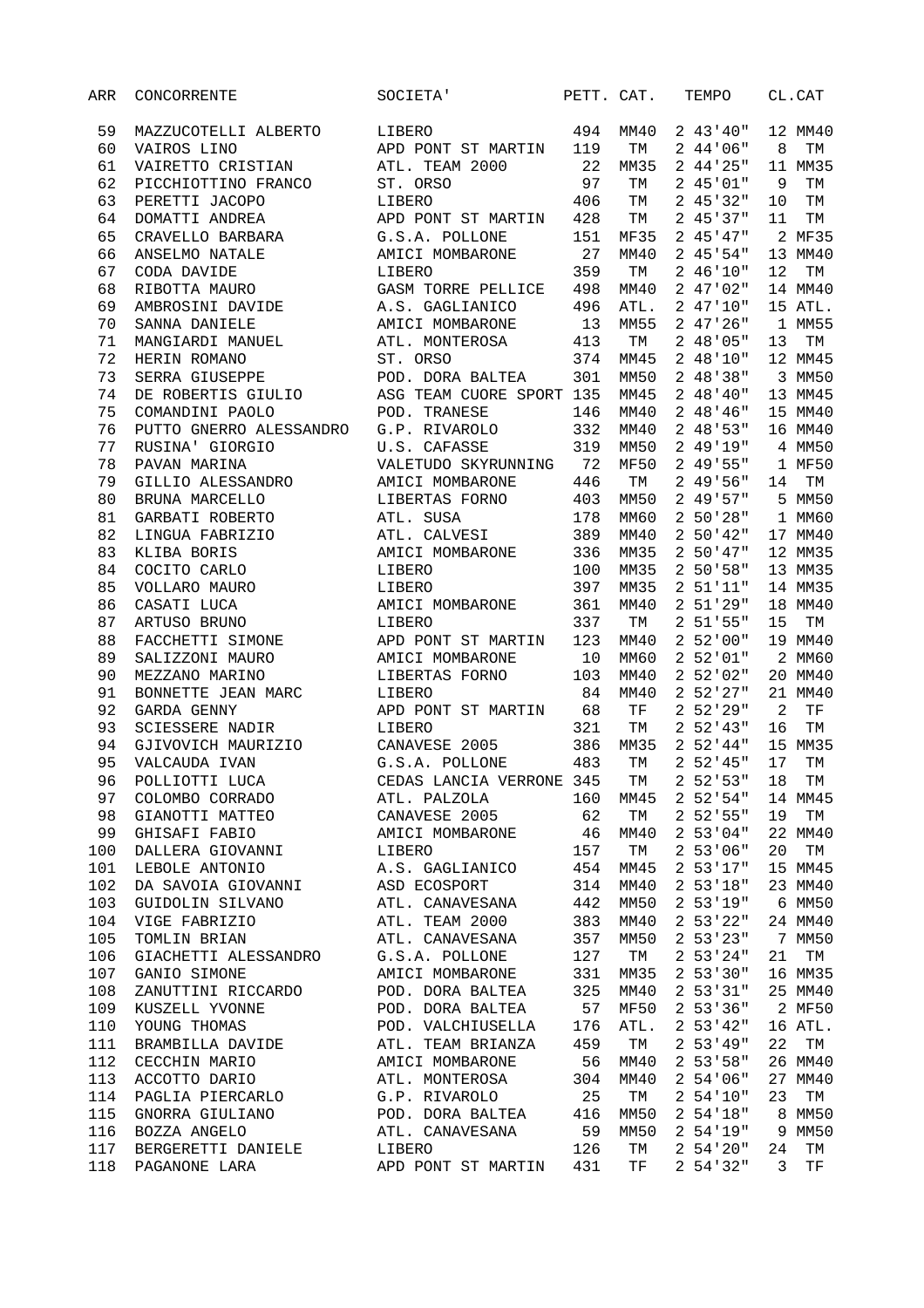| ARR | CONCORRENTE                            | SOCIETA'                                    | PETT. CAT. |      | TEMPO       |    | CL.CAT  |
|-----|----------------------------------------|---------------------------------------------|------------|------|-------------|----|---------|
| 119 | DORIA FRANCO                           | AMICI MOMBARONE                             | 348        | MM50 | 254'33"     |    | 10 MM50 |
| 120 | TROVATI FRANCO                         | POL. CORASSORI                              | 441        | MM50 | 254'39"     |    | 11 MM50 |
| 121 | BORGESIO IVA                           | POD. DORA BALTEA                            | 418        | MF40 | 2 55'21"    |    | 1 MF40  |
| 122 | LANCASTER DENIS                        | ATL. MONTEROSA                              | 212        | MM40 | 255'39"     |    | 28 MM40 |
| 123 | JON SCOTTA LEONARDO                    | G.S.A. POLLONE                              | 14         | ATL. | 255'49"     |    | 17 ATL. |
| 124 | MONTICONE ALBERTO                      | G.S.A. POLLONE                              | 315        | MM35 | 256'12"     |    | 17 MM35 |
| 125 | VOULAZ MATTEO                          | LIBERO                                      | 369        | TM   | 256'14"     | 25 | TM      |
| 126 | ADDINO ANTONIO                         | ATL. MONTEROSA                              | 60         | MM60 | 256'36"     |    | 3 MM60  |
| 127 | CINQUINO STEFANO                       | AMICI MOMBARONE                             | 371        | TM   | 256'50"     | 26 | TM      |
| 128 | PISTONI FABRIZIO                       | LIBERO                                      | 341        | MM45 | 256'53"     |    | 16 MM45 |
| 129 | CUCI BESNIK                            | G.P. RIVAROLO                               | 310        | MM45 | 257'25"     |    | 17 MM45 |
| 130 | MATTIUSSI MARCO                        | ATL. CANAVESANA                             | 404        | MM45 | 257'28"     |    | 18 MM45 |
| 131 | QUAGLIOTTI MARCELLO                    | LIBERO                                      | 401        | MM45 | 2 57'31"    |    | 19 MM45 |
| 132 | MATTE' ROSANNA                         | POD. DORA BALTEA                            | 335        | MF40 | 258'00"     |    | 2 MF40  |
| 133 | STRACUZZI MASSIMO                      | POD. DORA BALTEA                            | 433        | MM50 | 258'06"     |    | 12 MM50 |
| 134 | BIAGINI GIANLUCA                       | <b>ERGUS</b>                                | 211        | MM45 | 258'15"     |    | 20 MM45 |
| 135 | BUFFO BLIN GIANNI                      | POD. DORA BALTEA                            | 4          | MM40 | 258'20"     |    | 29 MM40 |
| 136 | PITTI MAURIZIO                         | ATL. PONT DONNAS                            | 476        | MM35 | 258'24"     |    | 18 MM35 |
| 137 | MAROSO FABIO                           | POD. DORA BALTEA                            | 90         | ATL. | 258'29"     |    | 18 ATL. |
|     |                                        |                                             |            |      |             | 27 |         |
| 138 | FREZZATO MATTEO                        | CEDAS LANCIA VERRONE 347<br>AMICI MOMBARONE |            | TМ   | 258'30"     |    | TM      |
| 139 | CRAVINI MARCO                          |                                             | 390        | MM60 | 258'52"     |    | 4 MM60  |
| 140 | CHERUBINI ROBERTO                      | ASD DRAGONERO                               | 468        | MM50 | 259'03"     |    | 13 MM50 |
| 141 | RUOTOLO DINO                           | LIBERO                                      | 351        | MMSO | 259'04"     |    | 14 MM50 |
| 142 | LEONINO EZIO                           | CANAVESE 2005                               | 61         | MM50 | 2 59 07"    |    | 15 MM50 |
| 143 | DANESIN FRANCESCO                      | AMICI MOMBARONE                             | 425        | MM45 | 259'10"     |    | 21 MM45 |
| 144 | LONGO FRANCO                           | ASD PODISMO DI SERA 18                      |            | MM45 | 259'26"     |    | 22 MM45 |
| 145 | DE ANDREA DANILO                       | AMICI MOMBARONE                             | 313        | MM40 | 259'41"     |    | 30 MM40 |
| 146 | NEGRO MARCO                            | G.S.A. POLLONE                              | 140        | MM45 | 259'50"     |    | 23 MM45 |
| 147 | BENONE PAOLO                           | POD. VALCHIUSELLA                           | 76         | MM50 | 259'53"     |    | 16 MM50 |
| 148 | BELLORO BARBARA                        | G.S.A. POLLONE                              | 463        | MF40 | 3 00 23 "   |    | 3 MF40  |
| 149 | AIMARO EDOARDO                         | LIBERO                                      | 67         | MM35 | 300'48"     |    | 19 MM35 |
| 150 | REVEL CHION ALESSANDRO                 | ATL. MONTEROSA                              | 318        | MM60 | 301'41"     |    | 5 MM60  |
| 151 | MENEGHINI MARIO                        | AMICI MOMBARONE                             | 421        | MM35 | 302'13"     |    | 20 MM35 |
| 152 | CHIESA ALBERTO                         | <b>BASE RUNNING</b>                         | 163        | MM50 | 302'16''    |    | 17 MM50 |
| 153 | CALCAGNO DARIO                         | CUS TORINO                                  | 179        | MM50 | 3 02 '59"   |    | 18 MM50 |
| 154 | BOI GABRIELLA                          | SPLENDOR COSSATO                            | 185        | MF40 | 303'08"     |    | 4 MF40  |
| 155 | PERFETTI ANDREA                        | APD PONT ST MARTIN                          | 349        | MM35 | 303'12"     |    | 21 MM35 |
| 156 | CASERIO GIANLUCA                       | ATL. CANAVESANA                             | 462        | TМ   | 3 03 26"    | 28 | TM      |
| 157 | FUMAGALLI CHIARA                       | ATL. TEAM BRIANZA                           | 465        | TF   | 303'35"     | 4  | TF      |
| 158 | ZORZI ALFREDO                          | AMICI DEL CICLO                             | 26         | MM45 | 303'45"     |    | 24 MM45 |
| 159 | LAZIER IVO                             | ATL. MONTEROSA                              | 484        | TM   | 303'46''    | 29 | TM      |
| 160 | TARCHINI ERNESTO                       | LIBERO                                      | 329        | MM55 | 303'47''    |    | 2 MM55  |
| 161 | MARRO MASSIMO                          | LIBERO                                      | 12         | TM   | 303'48"     | 30 | TM      |
| 162 | BLOTTO STEFANO                         | AMICI MOMBARONE                             | 334        | MM45 | 304'01"     |    | 25 MM45 |
| 163 | VOTANO ANTONIO                         | ATL. SUSA                                   | 137        | MM55 | 304'16''    |    | 3 MM55  |
| 164 | CARULLO ALESSIO                        | AMICI MOMBARONE                             | 422        | MM45 | 304'23''    |    | 26 MM45 |
| 165 | BOBBA PAOLO                            | G.S.A. POLLONE                              | 138        | MM40 | 304'42"     |    | 31 MM40 |
| 166 | PALMIERI FRANCESCO                     | CANAVESE 2005                               | 412        | MM40 | 304'57''    |    | 32 MM40 |
| 167 | ZUCCA LIVIO                            | POD. VALCHIUSELLA                           | 333        | ATL. | 305'00"     |    | 19 ATL. |
| 168 | TOS PAOLO                              | POD. DORA BALTEA                            | 322        | TM   | 305'01"     | 31 | TM      |
| 169 | GARDA BRUNO                            | ATL. PONT DONNAS                            | 419        | MM40 | 305'16"     |    | 33 MM40 |
| 170 | PESANDO NICOLO'                        | LIBERO                                      | 324        | TM   | 3.05'17"    | 32 | TM      |
| 171 | FONTAN GIULIO                          | ATL. SUSA                                   | 155        | MM60 | 305'18"     |    | 6 MM60  |
| 172 |                                        | ATL. MONTEROSA                              | 420        | TM   | 305'19''    | 33 | TМ      |
| 173 | FRANCHINO ALBERTO<br>LA ROCCA GIOVANNI | LIBERO                                      | 115        | MM35 | 3 05 '52"   |    |         |
|     |                                        |                                             |            |      |             |    | 22 MM35 |
| 174 | PERETTO ALESSANDRO                     | LA VETTA MONGRANDO                          | 85         | TM   | 3 06 '08"   | 34 | TM      |
| 175 | MILANI ANDREA                          | AMICI MOMBARONE                             | 426        | MM45 | 3 06 ' 37 " |    | 27 MM45 |
| 176 | BUCHICCHIO ANDREA                      | ATL. CANAVESANA                             | 167        | MM45 | 306'43''    |    | 28 MM45 |
| 177 | OSELLA BON GIANMAURO                   | G.P. RIVAROLO                               | 370        | MM45 | 306'59"     |    | 29 MM45 |
| 178 | BRUNO PAOLO                            | AMICI MOMBARONE                             | 373        | ATL. | 3 07 '00"   |    | 20 ATL. |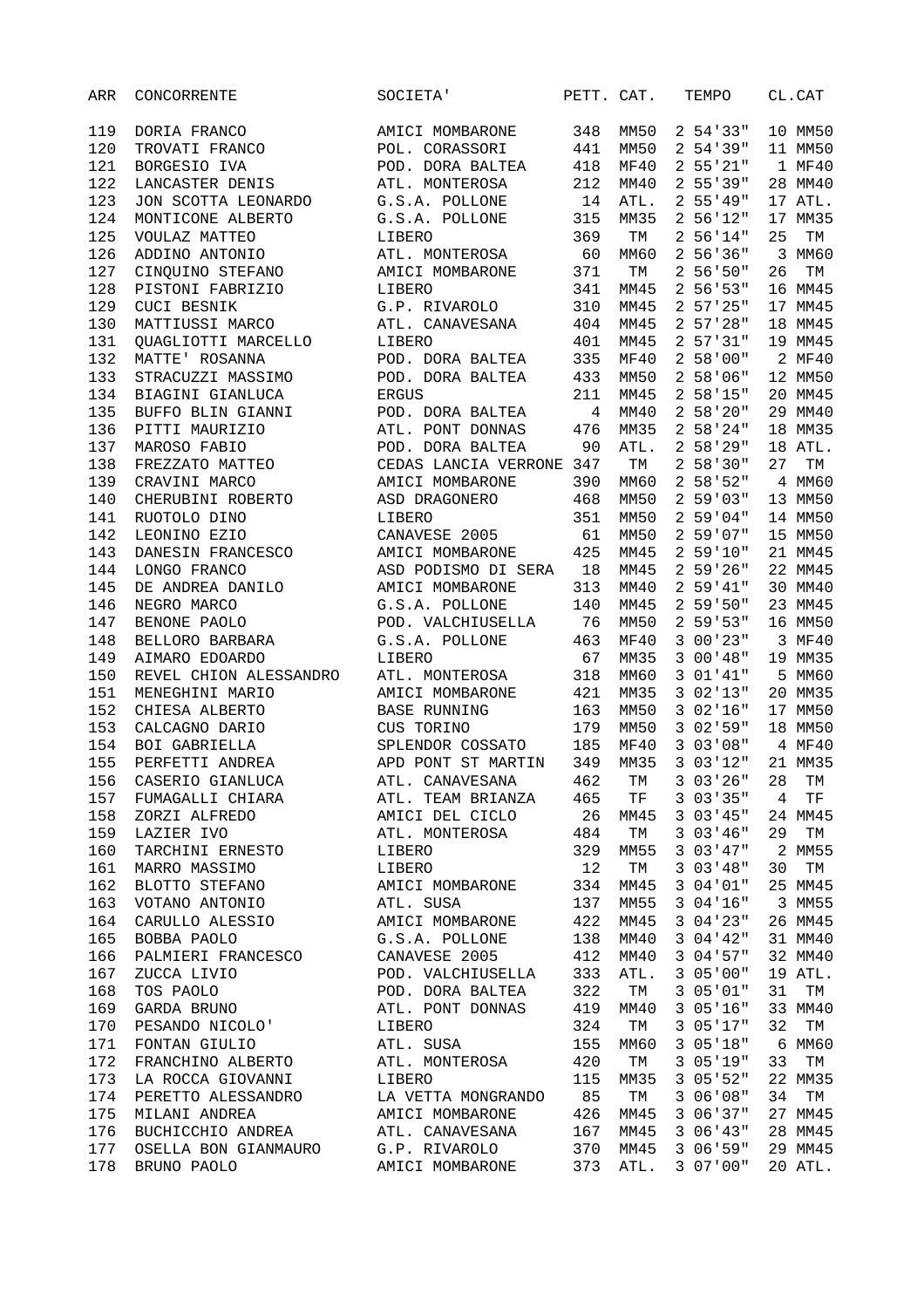| ARR | CONCORRENTE                        | SOCIETA'                  | PETT. CAT. |             | TEMPO           | CL.CAT   |
|-----|------------------------------------|---------------------------|------------|-------------|-----------------|----------|
| 179 | GASSINO VALERIO                    | LIBERO                    | 481        | TM          | 3 07 ' 04"      | 35<br>TM |
| 180 | ANTONIOLI MICHELE                  | ATL. TEAM 2000            | 3          | MM45        | 307'30"         | 30 MM45  |
| 181 | PREVE ALBERTO                      | AMICI MOMBARONE           | 124        | MM40        | 308'14"         | 34 MM40  |
| 182 | DIMARTINO MARCO                    | ASD ECOSPORT              | 452        | TM          | 3 08 21"        | 36<br>TM |
| 183 | BORDET GIOVANNI                    | G.P. PONT S. MARTIN       | 410        | MM50        | 308'39"         | 19 MM50  |
| 184 | BACCHETTA STEFANO                  | ATL. CANAVESANA           | 306        | MM45        | 3 09 '52"       | 31 MM45  |
| 185 | BIANCHETTI ELENA                   | LIBERO                    | 206        | <b>MF55</b> | 3 09 '56"       | 1 MF55   |
| 186 | ORLASSINO LUCIANO                  | ATL. TEAM 2000            | 493        | MM40        | 3 10'03"        | 35 MM40  |
| 187 | REGRUTO MARCO                      | LIBERO                    | 51         | MM65        | 3 10'11"        | 1 MM65   |
| 188 | ORLAREY ROSA                       | ATL. PONT DONNAS          | 120        | <b>MF35</b> | 3 11'06''       | 3 MF35   |
| 189 | DALLACQUA DAVIDE                   | SPLENDOR COSSATO          | 95         | MM40        | 3 11'14"        | 36 MM40  |
| 190 | QUACCHIA ALESSANDRO                | POD. DORA BALTEA          | 447        | MM35        | $3$ $11'45"$    | 23 MM35  |
| 191 | FORLINO ENRICO                     | ATL. PONT DONNAS          | 458        | TM          | 3 11 ' 47 "     | 37<br>TM |
| 192 | BRIZZI DAVIDE MICHELE              | PIETRO MICCA BIELLA       | 485        | MM35        | $3$ $11'53"$    | 24 MM35  |
| 193 | JULIANO VITTORIO                   | ST. ORSO                  | 113        | MM60        | 3 12'05''       | 7 MM60   |
| 194 | ROSTAGNO GIAN DOMENICO             | LIBERTAS FORNO            | 396        | MM50        | 3 12 07 "       | 20 MM50  |
| 195 | MASSONI NATALINO                   | APD PONT ST MARTIN        | 109        | MM40        | $3$ $12'38''$   | 37 MM40  |
| 196 | CURRI VITTORIO                     | G.S.A. POLLONE            | 20         | MM40        | 3 12'39''       | 38 MM40  |
| 197 | CAPUZZO ALESSANDRO                 | POD. DORA BALTEA          | 308        | MM50        | 3 12' 46''      | 21 MM50  |
| 198 | BONINO DANIELE                     | LIBERO                    | 199        | MM35        | 3 12' 49''      | 25 MM35  |
| 199 | ZOPPI ALDO                         | ATL. TO FONDIARIA SAI 125 |            | MM40        | $3$ $12$ $51$ " | 39 MM40  |
| 200 | STABILE MASSIMO                    | AMICI MOMBARONE           | 423        | MM40        | $3$ $12$ $52$ " | 40 MM40  |
| 201 | ROLLE CAPRA DAVIDE                 | LIBERO                    | 358        | MM40        | 3 13' 42''      | 41 MM40  |
| 202 | ZANONI PAOLO                       | COURMAYEUR TRAILERS       | 338        | MM45        | $3$ $13'54"$    | 32 MM45  |
| 203 | FISANOTTI ADOLFO                   | ATLETICA CHIERESE         | 69         | MM45        | $3 \t14'10''$   | 33 MM45  |
| 204 | CORRADIN ORFEO                     | ATL. SUSA                 | 34         | MM60        | 3 14'16''       | 8 MM60   |
| 205 | ZILIANI FEDERICO                   | AMICI MOMBARONE           | 436        | MM35        | 3 14'17''       | 26 MM35  |
| 206 | BOFFETTA GUIDO                     | ASD PODISTICA TORINO 116  |            | MM45        | $3 \t14'35''$   | 34 MM45  |
| 207 | PADOVANI MAURIZIO                  | U.G.B.                    | 54         | MM45        | $3$ $14$ $53$ " | 35 MM45  |
| 208 | GOTTA PAOLO                        | LIBERO                    | 344        | MM35        | $3$ $15'$ $21"$ | 27 MM35  |
| 209 | ROTUNDO ANDREA                     | AMICI MOMBARONE           | 89         | MM40        | $3$ $15'$ $23"$ | 42 MM40  |
| 210 | SCIOLLA SERGIO                     | ASD DRAGONERO             | 168        | MM55        | 3 16'12"        | 4 MM55   |
| 211 | FAVARO NICOLA                      | A.S. GAGLIANICO           | 66         | MM45        | 3 16'26''       | 36 MM45  |
| 212 | BORIO PAOLA                        | G.A.CORSA PETTINENGO 464  |            | MF45        | 3 16'30"        | 1 MF45   |
| 213 | PAOLONI ANDREA                     | AMICI MOMBARONE           | 323        | MM40        | $3\;16'$ 42"    | 43 MM40  |
| 214 | CAPRUZZI STEFANO                   | LIBERO                    | 143        | MM40        | 3 16'55"        | 44 MM40  |
| 215 | MANZINI LORENA                     | POD. DORA BALTEA          | 443        | <b>MF50</b> | 3 16 '56"       | 3 MF50   |
| 216 | RICCA DOMENICO                     | AMICI MOMBARONE           | 434        | MM40        | 3, 16, 57       | 45 MM40  |
| 217 | GERA LUCA                          | LIBERO                    | 326        | MM40        | 3 16'58''       | 46 MM40  |
| 218 | TARTAGLIA ROCCO                    | G.S. CHIVASSESI           | 144        | MM35        | 3 17'16''       | 28 MM35  |
| 219 | MARIANI VALTER                     | PBM BOVISIO MASCIAGO 467  |            | MM55        | 3 17'28''       | 5 MM55   |
| 220 | VALANZANO GIANCARLO                | AMICI MOMBARONE           | 8          | MM55        | 3 17'36''       | 6 MM55   |
| 221 | SCOLERI CESARE                     | G.S.A. POLLONE            | 147        | MM40        | 3 17'37''       | 47 MM40  |
| 222 | MAZZINO MAURO                      | U.S. CAFASSE              | 379        | MM60        | 3 17' 46''      | 9 MM60   |
| 223 | MORELLO GIOVANNI                   | POD. VALCHIUSELLA         | 372        | MM40        | $3 17.59$ "     | 48 MM40  |
| 224 | ZACCARDI IVAN                      | LIBERO                    | 394        | MM45        | 3 18'02"        | 37 MM45  |
| 225 | ALICE PAOLO                        | ATL. MONTEROSA            | 71         | MM40        | 3 18'08''       | 49 MM40  |
| 226 | CRISTOFORI ALESSANDRO              | CANAVESE 2005             | 491        |             | 3 18'10"        | 29 MM35  |
| 227 |                                    |                           | 402        | MM35        | 3 18 26"        | 50 MM40  |
|     | PELLANDA RENATO                    | LIBERO                    |            | MM40        |                 |          |
| 228 | CASAVECCHIA GUIDO                  | ST. ORSO                  | 112        | MM55        | 3 19'00"        | 7 MM55   |
| 229 | MORGANI FRANCO<br>DAGASSO MAURIZIO | AMICI MOMBARONE           | 30         | MM55        | 3 19'01"        | 8 MM55   |
| 230 |                                    | CANAVESE 2005             | 102        | MM40        | 3 19'02"        | 51 MM40  |
| 231 | SCARAVELLI STEFANO                 | COURMAYEUR TRAILERS       | 340        | MM50        | 3 19'06''       | 22 MM50  |
| 232 | GAVIGLIO ROBERTO                   | APD PONT ST MARTIN        | 411        | MM55        | 3 19 07 "       | 9 MM55   |
| 233 | BONINO ALESSANDRO                  | AMICI MOMBARONE           | 42         | MM40        | 3 19'08''       | 52 MM40  |
| 234 | LOSANA MATTEO                      | LIBERO                    | 145        | MM35        | 3 19 39 "       | 30 MM35  |
| 235 | DIDERO PAOLA                       | ATL. SUSA                 | 177        | <b>MF55</b> | 3 19'41"        | 2 MF55   |
| 236 | PERO ROBERTO                       | AMICI MOMBARONE           | 53         | MM55        | 3 19'55"        | 10 MM55  |
| 237 | SALINAS ANDREA                     | AMICI MOMBARONE           | 437        | MM40        | 320'08"         | 53 MM40  |
| 238 | ANSELMETTI STEFANO                 | LIBERO                    | 368        | MM40        | 320'22"         | 54 MM40  |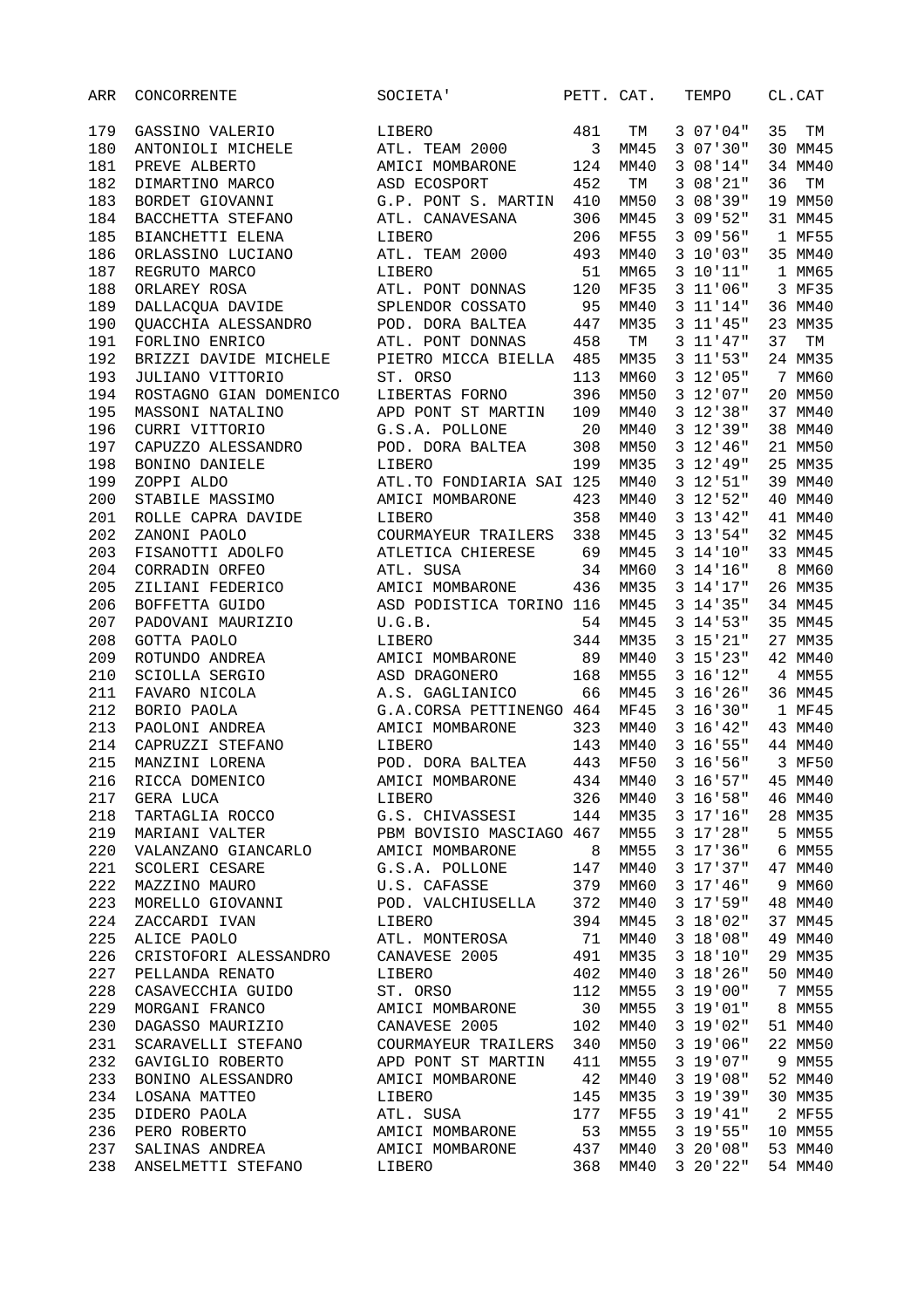| ARR | CONCORRENTE                            | SOCIETA'                 | PETT. CAT. |      | TEMPO             | CL.CAT   |
|-----|----------------------------------------|--------------------------|------------|------|-------------------|----------|
| 239 | GIACHINO ALESSANDRO                    | LIBERO                   | 440        | TМ   | 320'24"           | 38<br>TМ |
| 240 | PERELLO PAOLO                          | G.P. RIVAROLO            | 161        | MM45 | 320'33"           | 38 MM45  |
| 241 | PACE CARMELO                           | AMICI MOMBARONE          | 366        | MM40 | 3 20 ' 36"        | 55 MM40  |
| 242 | CALVI MARCO                            | ROAD RUNNERS CLUB MI 486 |            | MM40 | 320'41"           | 56 MM40  |
| 243 | MARCHEGIANO DAVIDE                     | LIBERO                   | 154        | MM35 | 3 20 '56"         | 31 MM35  |
| 244 | BOSIO MASSIMILIANO                     | POD. DORA BALTEA         | 92         | MM40 | 321'00"           | 57 MM40  |
| 245 | SAPINO VILMO                           | AMICI MOMBARONE          | 477        | MM40 | 321'01"           | 58 MM40  |
| 246 | OBERTO SILVANO                         | LIBERO                   | 417        | MM40 | 3 21 ' 06 "       | 59 MM40  |
| 247 | ESPOSITO TIZIANO                       | CRAL REALE MUTUA         | 33         | MM35 | 321'15"           | 32 MM35  |
| 248 | PAGNOTTI MASSIMO                       | LIBERTAS FORNO           | 385        | MM65 | 321'16''          | 2 MM65   |
| 249 | ORLANDI ALESSANDRO                     | LIBERO                   | 40         | MM40 | 321'21"           | 60 MM40  |
| 250 | PIANO ELISA                            | AMICI MOMBARONE          | 190        | TF   | 3 21 ' 25 "       | 5<br>TF  |
| 251 | CAZZAMANI CARLO                        | AMICI MOMBARONE          | 223        | MM45 | 3 21 ' 42 "       | 39 MM45  |
| 252 | PORO MARCHETTI RENATO                  | ATL. CANAVESANA          | 317        | MM55 | 321'43"           | 11 MM55  |
| 253 | PRONZATO DAVIDE                        | AMICI MOMBARONE          | 80         | MM35 | 3 22 27"          | 33 MM35  |
| 254 | PISCITELLO FRANCO                      | TURIN MARATHON           | 480        | MM45 | 322'43"           | 40 MM45  |
| 255 | <b>BUSSO GIUSEPPE</b>                  | POD. DORA BALTEA         | 63         | MM45 | 323'16''          | 41 MM45  |
| 256 | FRAGNO GIUSEPPE                        | LIBERTAS FORNO           | 96         | MM50 | 323'50''          | 23 MM50  |
| 257 | MARINGONI GUALTIERO                    | LIBERO                   | 438        | MM40 | 323'53"           | 61 MM40  |
| 258 | BIANCHETTI CORRADO                     | ATL. CANAVESANA          | 221        | TM   | 3 24 ' 04 "       | 39<br>TM |
| 259 | VALLI MICHELE                          | G.S.A. POLLONE           | 219        | MM50 | 3 24 ' 06 "       | 24 MM50  |
| 260 | MESSORI DANIELE                        | LIBERO                   | 482        | MM55 | 3 24 ' 27"        | 12 MM55  |
| 261 | CHIAPELLO SERGIO                       | ASD DRAGONERO            | 169        | MM55 | 324'45''          | 13 MM55  |
| 262 | FIORE EMILIO                           | AMICI MOMBARONE          | 453        | MM40 | 325'04"           | 62 MM40  |
| 263 | BOSCARDIN ROBERTO                      | LIBERO                   | 152        | MM55 | 325'46''          | 14 MM55  |
| 264 | CARUSO VINCENZO                        | LIBERO                   | 377        | MM35 | 325'53"           | 34 MM35  |
| 265 | FASSINO AURELIO                        | LIBERO                   | 479        | MM45 | 3 25 '59"         | 42 MM45  |
| 266 | BOTALLA GAMBETTA GIAMP.                | LA VETTA MONGRANDO       | 432        | TM   | 3 26 ' 04 "       | 40<br>TM |
| 267 | BARBERO MASSIMO                        | LIBERO                   | 15         | MM50 | 326'14"           | 25 MM50  |
| 268 | CONTE SILVIO                           | LIBERO                   | 209        | MM55 | 3 26 ' 46 "       | 15 MM55  |
| 269 | AIMINO GIANBATTISTA                    | DORATLETICA              | 170        | MM45 | 327'11"           | 43 MM45  |
| 270 | PITTI LUCA                             | LIBERO                   | 405        | TM   | 327'12"           | 41<br>TM |
| 271 | BRIZZI CARLO                           | CANAVESE 2005            | 448        | MM45 | 327'13"           | 44 MM45  |
| 272 | ALESSIO MARCO                          | AMICI MOMBARONE          | 360        | MM35 | 327'14"           | 35 MM35  |
| 273 | GROSSO STEFANO                         | AMICI MOMBARONE          | 36         | MM35 | 327'15"           | 36 MM35  |
| 274 | NAVARRA MASSIMO                        | LIBERO                   | 399        | MM45 | 328'01"           | 45 MM45  |
| 275 | DE COL LUCA                            | LA VETTA MONGRANDO       | 352        | MM40 | 328'15''          | 63 MM40  |
| 276 | CHIAVENUTO ANDREA                      | LIBERO                   | 427        | MM60 | 3<br>28'19"       | 10 MM60  |
| 277 | CAZZAMANI VITTORIO                     | AMICI MOMBARONE          | 222        | MM50 | 328'24"           | 26 MM50  |
| 278 | CODA RUGGERO                           | LIBERO                   | 73         | MM35 | 328'30"           | 37 MM35  |
| 279 | DEIRO ITALO                            | LIBERO                   | 471        | MM55 | 3 28 '58"         | 16 MM55  |
| 280 | NIBBIO ALESSANDRO                      | GASM TORRE PELLICE       | 499        | MM40 | 3 30 25 "         | 64 MM40  |
| 281 | DEMASI MAURIZIO                        | LIBERO                   | 205        | MM40 | 330'58"           | 65 MM40  |
| 282 | BRUNETTO GIORGIO                       | POD. VALCHIUSELLA        | 387        | MM45 | 3.30'59"          | 46 MM45  |
| 283 | YOUNG DAVID                            | POD. VALCHIUSELLA        | 174        | MM40 | 331'41"           | 66 MM40  |
| 284 | GENS ROBERTO                           | APD PONT ST MARTIN       | 173        | MM45 | $3\ 32'25''$      | 47 MM45  |
| 285 | COCCHI MARCO                           | LIBERO                   | 444        | MM35 | $3\;\;32\;\;52"$  | 38 MM35  |
| 286 | SCALCO ANDREA                          | CANAVESE 2005            | 430        | MM35 | 333'00"           | 39 MM35  |
| 287 |                                        |                          |            | MM50 | 333'40"           | 27 MM50  |
| 288 |                                        |                          |            | MF45 | 333'58"           | 2 MF45   |
| 289 | ARIEMMA GIOVANNI LA VETTA MONGRANDO 31 |                          |            | MM50 | 333'59"           | 28 MM50  |
| 290 | CASTELLANO GIANPAOLO                   | LIBERO                   | 343        | MM45 | 3.36'46''         | 48 MM45  |
| 291 | BENZI MARTA                            | LIBERO                   | 75         | MF45 | 337'04"           | 3 MF45   |
| 292 | LA MALFA LORENZO                       | LIBERO                   | 214        | MM40 | 337'08''          | 67 MM40  |
| 293 | SCAPINO BRUNO                          | ATL. CANAVESANA          | 58         | MM50 | 337'13"           | 29 MM50  |
| 294 | CALVETTO MARIKA AMICI MOMBARONE        |                          | 45         | MF45 | 337'17''          | 4 MF45   |
| 295 | BORRIONE ROBERTO                       | GS ALTITUDE              | 136        | MM40 | 337'24"           | 68 MM40  |
| 296 | DI FRANCESSCO STEFANO ATL. MONTEROSA   |                          | 133        | ATL. | 337'27"           | 21 ATL.  |
| 297 | BORGHINI CLAUDIA                       | APD PONT ST MARTIN 187   |            | MF40 | 337'28''          | 5 MF40   |
| 298 | CORNIATI VALTER                        | PIETRO MICCA BIELLA 218  |            | MM55 | $3 \frac{37}{29}$ | 17 MM55  |